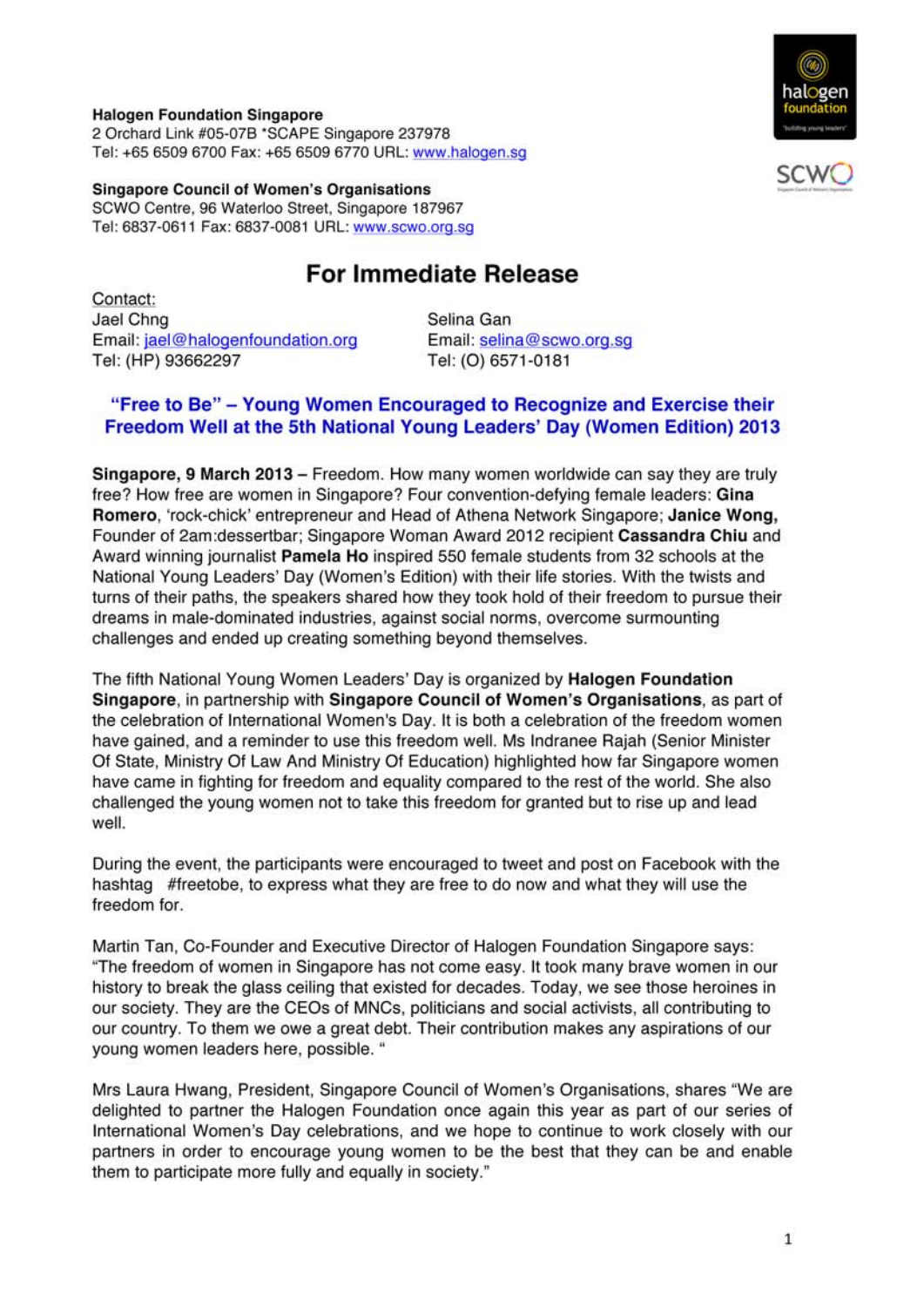



## **About National Young Women Leader's Day**

National Young Women Leader's Day is a national platform conceptualized by Halogen Foundation Singapore to inspire young women by introducing female leaders who have lived out admirable values to achieve success in various fields. Previous speakers include Ms Bridget Tan, President of the Humanitarian Organisation for Migration Economics (HOME), Ms Yip Pin Xiu, Team Singapore Para-Athlete, Dr Karen Dyer (Center for Creative Leadership, USA) and Cheryl Fox (Channel NewsAsia anchor).

## **About Halogen Foundation Singapore**

Halogen Foundation Singapore is the only organisation in Singapore purely focussed on youth leadership development. We are a not-for-profit that has been conferred the Institute of Public Character (IPC). Defining leadership as influence, Halogen seeks to build young leaders who will practically change the world in issues they believe in. We aim to make quality leadership education and experiences available and accessible to all young people regardless of race, income or religion. Through events, workshops, service projects, community building initiatives and research initiatives, Halogen inspires and influences a generation of young people to lead themselves and others well. With both character and competence, we believe that every young person can fulfil their dreams and be positive change-agents in society.

Web: http://www.halogen.sg Facebook: http://www.fb.com/halogensg Twitter: http://www.twitter.com/halogensg

### **About SCWO**

The Singapore Council of Women's Organisations is the National Coordinating body of women's organisations in Singapore. Our 57 Member Organisations represent more than 600,000 women in Singapore.

Incorporated in March 1980, the SCWO serves to unite the various women's organisations, clubs, committees, groups and women leaders together, working in accordance with its various aims and objectives. The SCWO also serves to coordinate these associations into a national movement and to act on their behalf in matters for which it is authorised by its members.

The SCWO is represented on various Government and inter-ministry committees where we contribute our views in the areas of family, women, and on children's issues. We are involved in government Feedback Sessions and other discussions on issues and policies

### **Our Services**

**Star Shelter**—It is the only secular crisis shelter in Singapore, and is a safe temporary refuge for women and their children seeking refuge from a life of family violence. It is a place